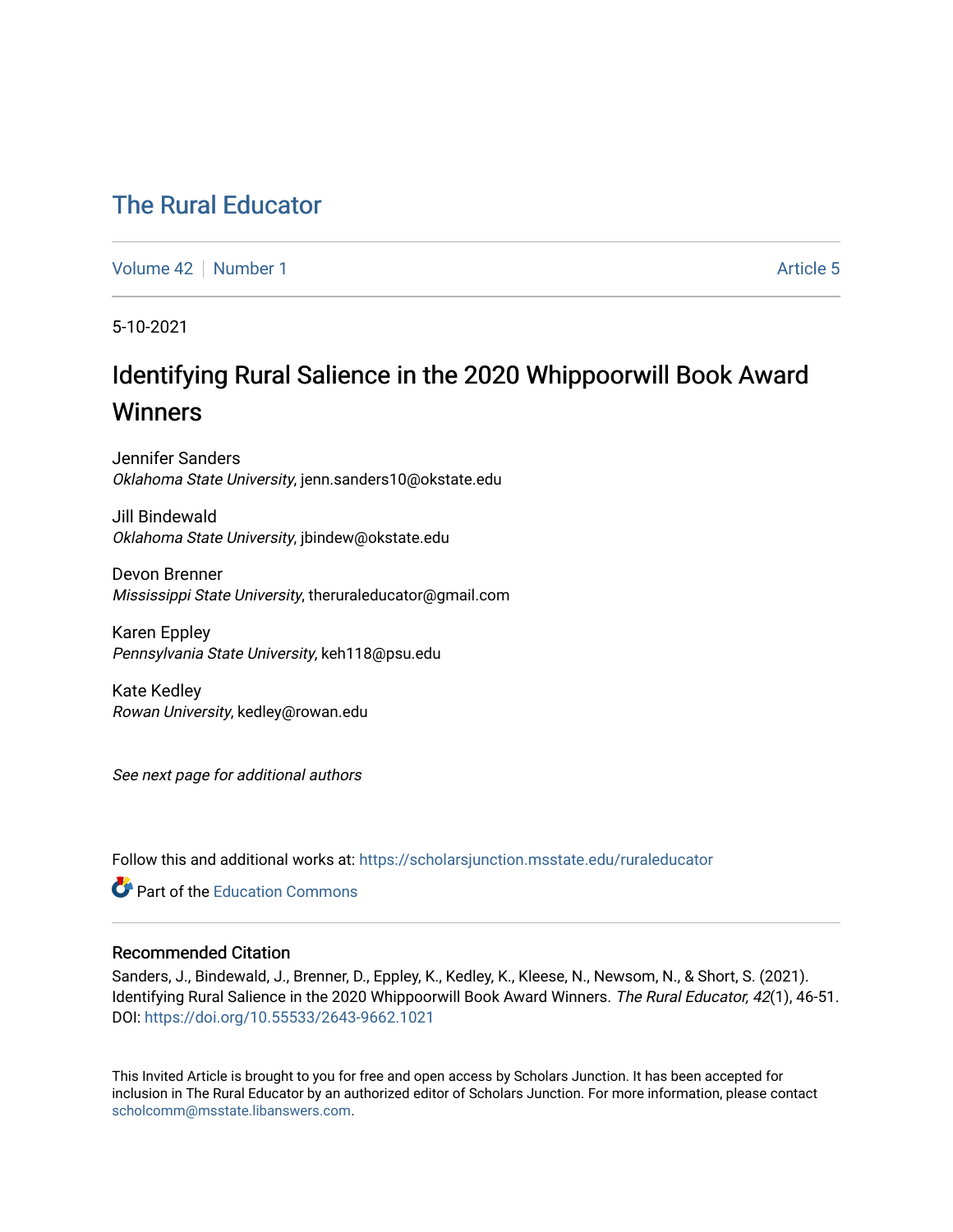# Identifying Rural Salience in the 2020 Whippoorwill Book Award Winners

## Authors

Jennifer Sanders, Jill Bindewald, Devon Brenner, Karen Eppley, Kate Kedley, Nick Kleese, Natalie Newsom, and Stephanie Short

This invited article is available in The Rural Educator: [https://scholarsjunction.msstate.edu/ruraleducator/vol42/iss1/](https://scholarsjunction.msstate.edu/ruraleducator/vol42/iss1/5)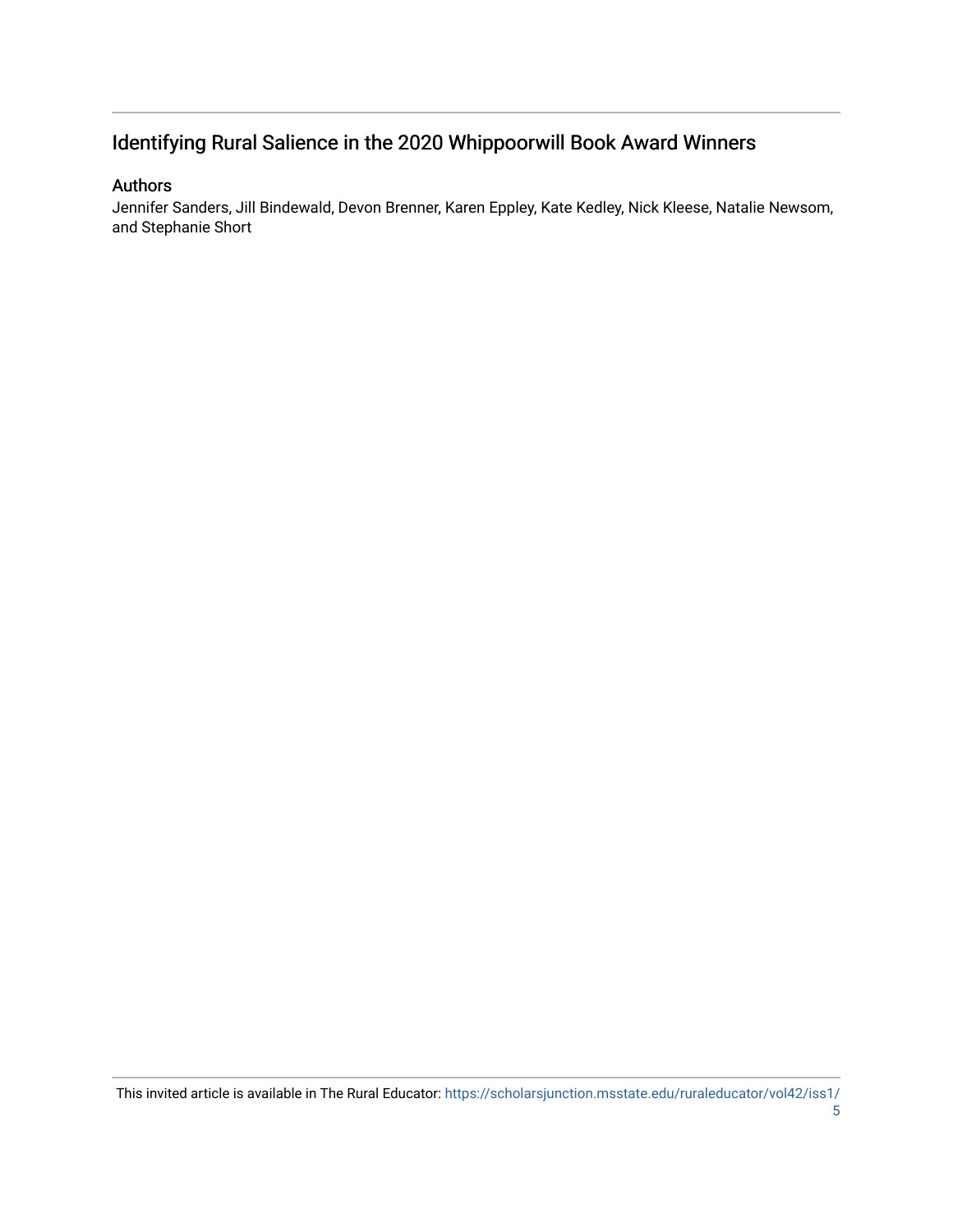#### *Invited Article*

# **Identifying Rural Salience in the 2020 Whippoorwill Book Award Winners**

# **The Whippoorwill Book Award Committee: Jennifer Sanders, Jill Bindewald, Devon Brenner, Karen Eppley, Kate Kedley, Nick Kleese, Natalie Newsom, Stephanie Short**



The Whippoorwill Book Award committee seeks to identify high quality young adult (YA) literature that reflects the diversity of rural people and places. Therefore, the degree to which the novels have rural

salience, is at the forefront of our conversations as a committee. Rural salience means that the texts include content that is particular to and important to rural people and places.

What does it mean for a place to be called rural? The United Nations says that *rural* is difficult to define because its meaning changes from nation to nation; however, they suggest that rural is different from urban in ways of life, socioeconomic demographics, population density, and uses of space (Echazarra & Radinger, 2019; United Nations, 2017). However, we argue that the qualities that mark rural ways of life as different from urban are more complex and extend beyond geography, population, and socioeconomic variation. Rurality is a construction of both physical attributes and sociocultural meanings (Balestrieri, 2016; Donehower et al., 2007; Howley & Howley, 2010). In addition, "the word *rural* functions for many as a marker of identity, regardless of demographic criteria or current location" (Donehower et al., 2012, p.7). Like Massey (2005), we believe that place and identity are reciprocally influenced by one another and intimately connected through a "practicing of place" (p.154). In the 2020 Whippoorwill Book Award titles, rurality is represented with distinctive features of people practicing place: enacting, constructing, defining, and redefining what it means to be part of a rural geography and culture.

The rural people depicted in our 2020 award novels engage in a practicing of place (Massey, 2005) through community action and by coming together in times of crisis to support each other. In *Larkin on the Shore*, Larkin helps her grandmother build and

rebuild a community book hub that will serve as a substitute for the closed community library. In the process of doing so, she learns about her grandmother's relationships with community members near and far and becomes invested in the wellbeing of both people and place. This book demonstrates how people become part of a community by their actions and through their interactions with people of the community  $- a$ practicing of place (Massey, 2005). Novels such as *Someplace to Call Home* (Dallas, 2019) and *The Case of Windy Lake* (Hutchinson, 2019) depict ways that rural people and communities support one another. When Hallie's little brother, Benny, who has Down Syndrome, wanders off and becomes lost, the whole community comes out to organize a search party for him. Similarly, when an archeologist goes missing in the town of Windy Lake, some of the First Nation people of Windy Lake organize to search for the man before he freezes from the weather. Both of these search parties involve characters enacting community values and knowledge in ways that construct who is and is not considered a member of their communities.

Rurally situated YA literature often explores how characters develop or maintain a sense of belonging to their local community or experience (and ideally challenge) instances of marginalization within that community. For example, in *Winterwood*, Nora Walker feels a sense of isolation or rejection at the start of the novel because of her family's heritage of witchcraft. She knows people are afraid of her and believe she is a witch. At first, she embraces this outcast persona with an indignant pride, but as she grows to trust others who she thought rejected her, her feelings of isolation slowly abate. Characters in *Something Like Gravity* and *Larkin on the Shore* follow a similar pattern of feeling like outcasts in the community but eventually finding people who understand and accept them as they are.

A sense of belonging also manifests through local traditions, events, and knowledge construction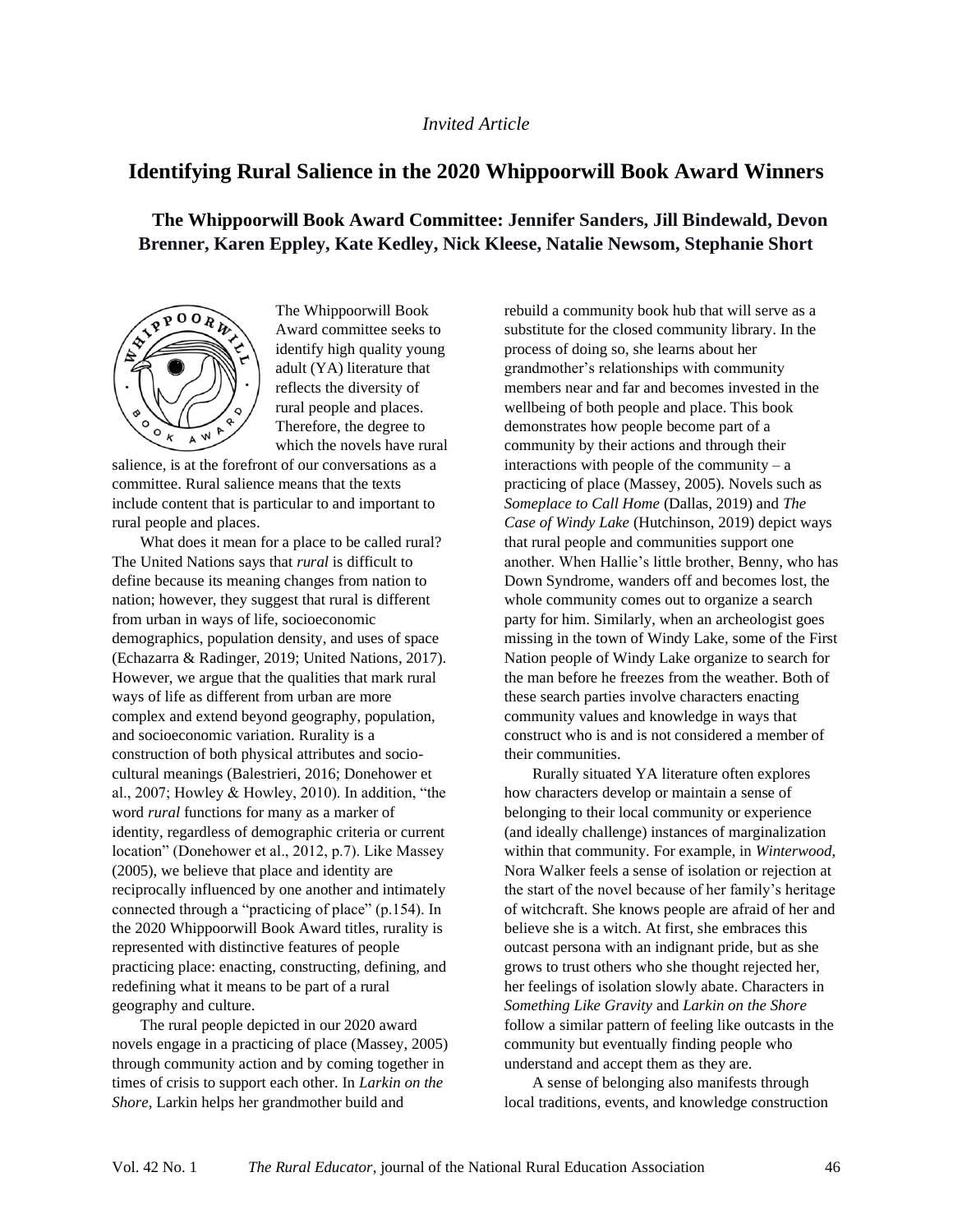as seen in *Pumpkinheads*, *The Case of Windy Lake*, and *Someplace to Call Home*. In these books, major events and community gatherings bring characters together by serving as shared experiences and sites of shared knowledge construction. Howley and Howley (2010) propose a definition of community as "a group of people in a place who engage in the project of constructing the common good in a way that reflects but also redefines important local meanings" (p.36). *The Case of Windy Lake* demonstrates how local knowledge is a privilege that belongs to the local people, and to be considered an insider, one must prove their trustworthiness in sustaining "the common good" (Howley & Howley, 2010). *Someplace to Call Home* also reflects how the local group grows to accept outsiders as young newcomers prove they are individuals who will sustain the community. A sense of belonging is explored and fostered across the novels through the ebb and flow of trust and vulnerability between the characters.

A connection between people and land is another aspect of rural salience that permeates these awardwinning novels, highlighting ways in which rural is more than just a scenic setting. *Winterwood*, *Someplace to Call Home*, *The Case of Windy Lake*, and *Where the Heart Is* explore ways in which individuals utilize, protect, and interact with the land that surrounds them. *Winterwood* recounts how the lineage of Walker women magically and naturally connect to the forest through their practices of collecting herbs, protecting trees, and growing gardens. Similarly, Hallie collects dandelion leaves and tends a neighbor's garden to provide for her and her brothers in *Someplace to Call Home*. Rachel's family in *Where the Heart Is* has a garden and a pony, afforded by the accessibility to land that is taken away when the family can no longer pay for their home. Rachel also watches as her favorite meadow is turned into a hobby farm where she eventually works as caretaker of the animals. In *The Case of Windy Lake*, the Mighty Muskrats' cousin, Denice, is protesting the environmental damage caused by the local ore mining company and demanding meaningful consultation with the Windy Lake First Nation. Through her advocacy, she establishes her role in the community and the land as something in need of protection and care. Plots such as these that explore how and why people use land and the tensions that arise at the intersections of space, human lives, and economics provide in-depth treatments of rural settings that move beyond overly

simplistic representations of rural as idyllic and quaint backdrops.

Below you will find brief reviews of each of the seven award winning novels for 2020. We encourage teachers to critically examine the representations of rurality in these novels alongside the narratives that get told about their own rural places. How might we help young people construct new narratives that represent the varied ways in which they interact with the land? What relationships and cultural ways of being distinguish them and their place? What events and traditions contribute to their sense of belonging, and what issues of marginalization need to be confronted?

#### **The 2020 Award Winning Books**

Nominations for the 2020 Award were books published in 2019, enabling the committee to have sufficient time to review all of the nominations in that year's publication cycle rather than having to wait for late submissions from a current year's fall or winter releases.



**Dallas, S. (2019).**  *Someplace to call home.*  **Sleeping Bear Press. 240 pgs.** 

Sandra Dallas' historical fiction novel *Someplace to Call Home*  tells the story of one family's Dust Bowl migration during the Great Depression, addressing issues as

relevant in rural America now as they were in 1933. After the collapse of their family farm and their parent's death, twelve-year-old Hallie Turner and her brothers, one older, one younger and with developmental differences, leave Oklahoma to find a better life. Along the way, they face hunger and hardships. When their jalopy breaks down in rural Kansas, Hallie and her brothers camp on the side of the road, where they are found and befriended by a farming family with welcoming hearts. The Turner children continue to face hardships: the rural community they enter is suspicious of outsiders, calling Hallie and her brothers "squatters" and accusing them of stealing local jobs. Hallie has to care for her younger brother and protect him from prejudice about Down Syndrome. However, she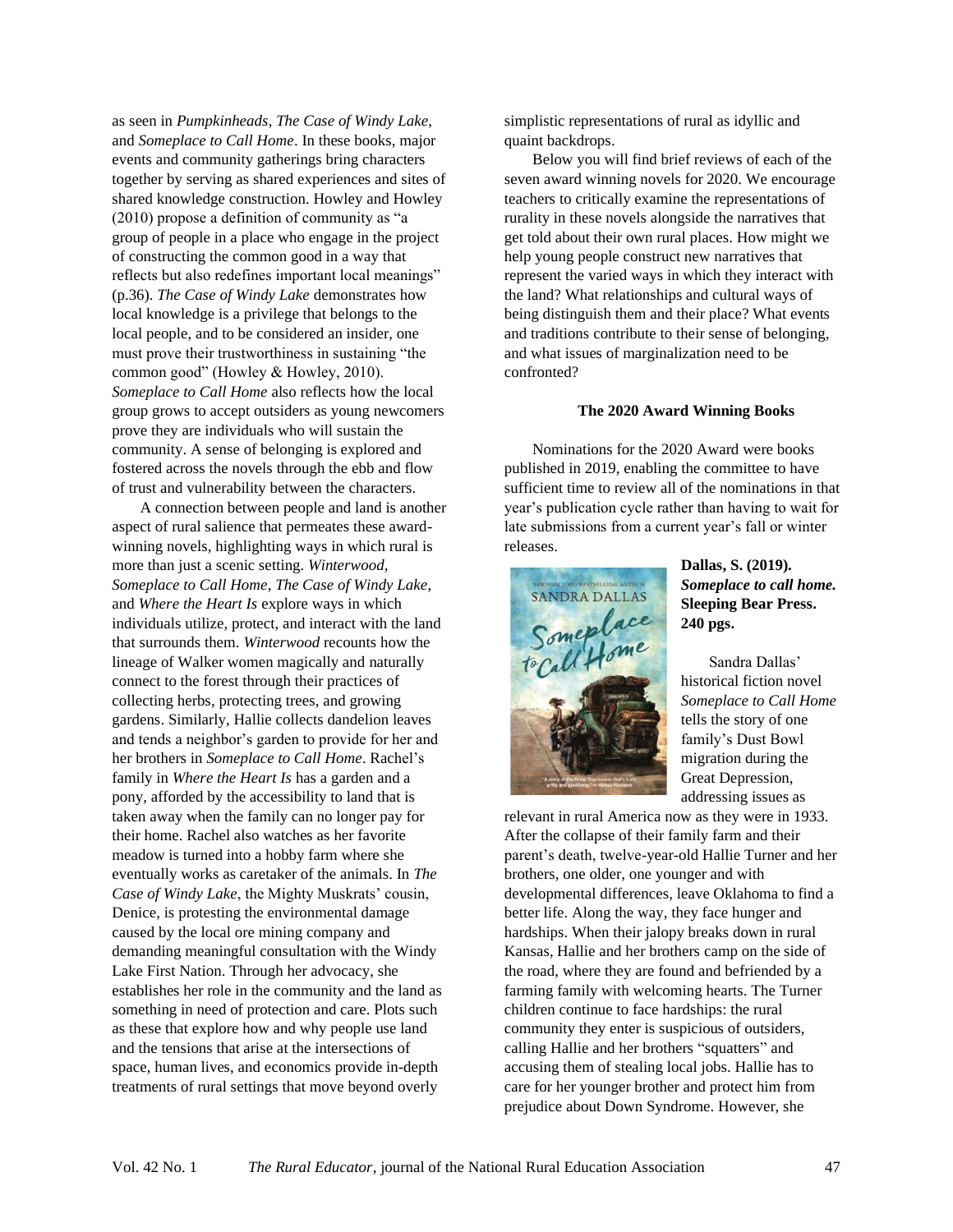fights to find a way to attend school, where she finds a supportive teacher and, eventually, understanding friends, and Tom finds work as a farm hand and local mechanic. *Someplace to Call Home* is about tensions in small towns – tensions between distrust of outsiders and the importance of caring for one another. Ultimately, this book shows how small-town people and institutions – neighbors, the church, the school, and even law enforcement – can provide the support that newcomers need to feel welcome. Dallas creates a vivid picture of Dust Bowl era hardships, and the Turners find a place to call home in this warm-hearted book for middle grades readers. (DB)



## **Ernshaw, S. (2019).**  *Winterwood***. Simon & Schuster Books for Young Readers. 352 pgs.**

Nothing good lives in the Wicker Woods. Even Nora Walker, a daughter of these woods descended from generations of Walker witches, only ventures there

when the moon is full and the forest is sleeping. As a finder of lost things that the woods covet, Nora happens upon a boy, Oliver, who went missing from the nearby wayward boy's camp. Having no memory of how he got in the Wicker Woods, Nora attempts to unravel the night of Oliver's disappearance and discovers her own magical power through personal sacrifice. Ernshaw's *Winterwood* is a haunting love story that blends natural with supernatural and folklore with fairy tale. The rural, Pacific Northwest (PNW) setting permeates every inch of this story but feels familiar to anyone who has strong connections to old-growth forests, PNW plants, and soil, recognizable even in the barest cold winter months of this story. *Winterwood* demonstrates how rural people, especially women, can have unique bonds with land, through their knowledge of its biological and cultural histories, stories, and legends. (SMS)



## **Hutchinson, M. (2019).**  *The case of Windy Lake: A Mighty Muskrats mystery.* **Second Story Press. 160 pgs.**

*The Case of Windy Lake* is the first in a new detective series for middle grades by #ownvoices author Michael Hutchinson, a Canadian First Nations member of

the Misipawistik Cree Nation. The story centers on four youth – cousins – who live in a First Nations community near Windy Lake in rural western Canada. An archeologist is sent to the Windy Lake community by a mining company. The mining company intends for the archeologist to eventually give the go-ahead to begin mining, even though not all in the First Nation community are in agreement with them accessing the land to extract resources. The four cousins, nicknamed the "Mighty Muskrats," set out to solve the case of the missing archeologist in a telling reminiscent of a classic detective series.

Eventually, the Mighty Muskrats uncover the conflict between the community and the mining company and realize the mining company has plans to manipulate and profit off the people of Windy Lake. Through this process, Hutchinson artfully mixes the political elements of land rights, community, and resource extraction in a middlegrades novel. Put the Mighty Muskrats Mysteries on your list of recommended series books as a modern and political take on the issues and struggles that First Nations communities face. (KEK)



#### **Mills, J. (2019).** *Larkin on the shore.* **Red Deer Press. 299 pgs.**

*Larkin on the Shore* by Jean Mills tells the story of Larkin Day, a sixteen-year-old girl sent to live with her grandmother in Nova Scotia after a difficult end to her school year and the

gossip that ensued as a result. Larkin's grandmother Anne, a retired high school principal and respected leader in the town, is opening a book hub to replace the library the town has recently closed, and Larkin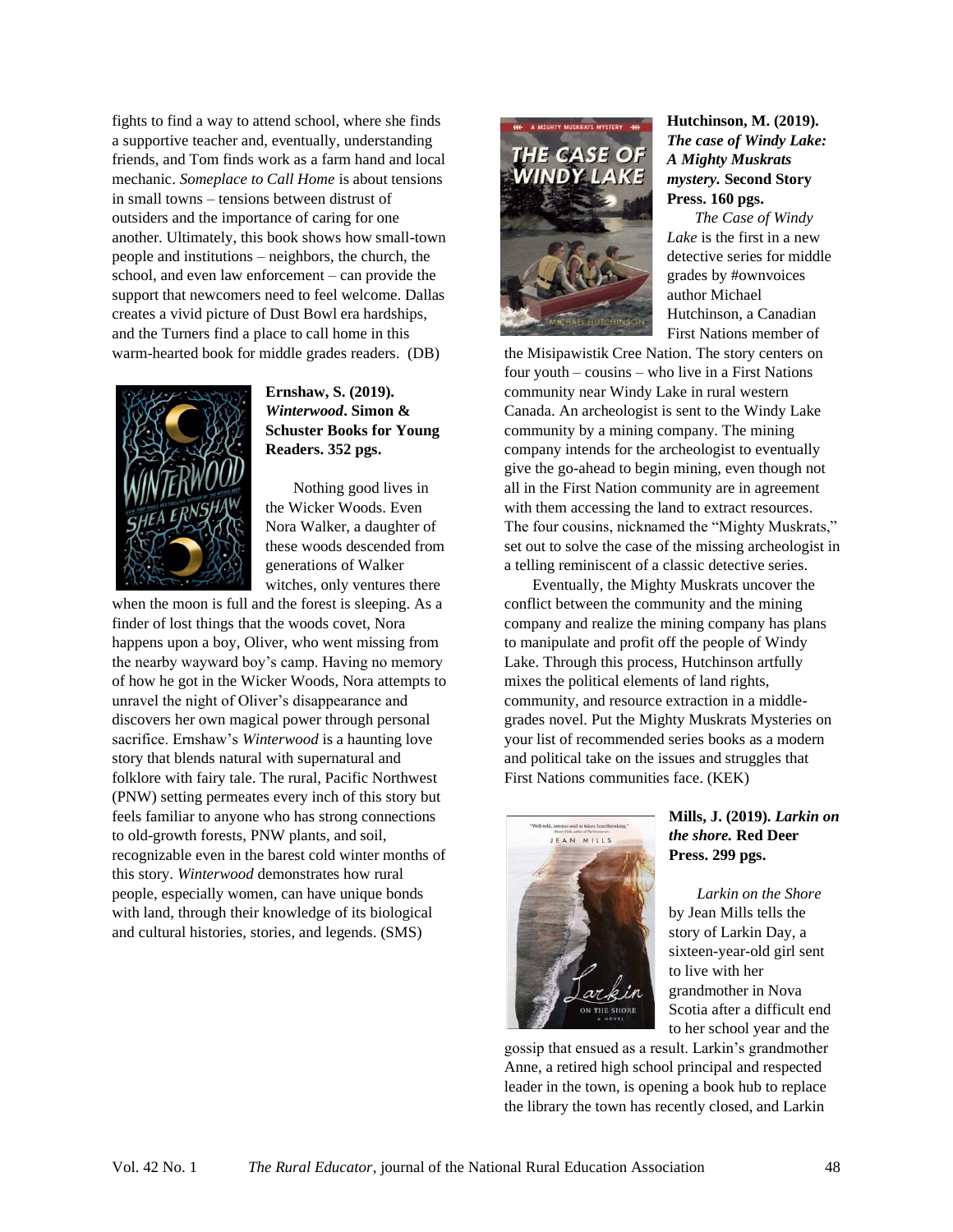spends the summer helping her grandmother while also dealing with her own mental health issues and her mother's most recent stint in a drug rehabilitation facility. When someone sets a fire in Anne's book hub, the community falls into old habits, blaming the local scapegoat Billy Greenfield who, despite his best efforts to clean up his life and redeem his reputation, cannot escape the small town's scrutiny. It is not until Larkin, tired of gossip and determined to set the record straight about Billy, proves to her grandmother and the entire town that their talk is unfounded that she begins to feel a sense of belonging in the community that she now finds herself. *Larkin on the Shore* displays the worst and best of small-town life: petty gossip and false assumptions but also unwavering support and acceptance. Larkin spends most of the book observing this dynamic from the periphery as she deals with her own issues, but once she intervenes to help Billy, she finds her own place in the community, and through vindicating Billy, she also heals herself. (NN)



## **Knowles, J. (2019).**  *Where the heart is.* **Candlewick. 304 pgs.**

Who am I? What is home? In *Where the Heart is* by Jo Knowles, 13 yearold Rachel grapples with fundamental questions about identity and friendship amidst a family crisis. Her life-long

friendship with Micah is changing for reasons she doesn't immediately understand. Boys begin to show interest in her, yet deep down, that doesn't feel right. Her family's income insecurities have intensified to the point where they are no longer a private matter, making her noticeably different from her growing circle of friends when all she wants is to belong. The rural place where Rachel's lives is more than a simple backdrop to the story. From Knowles' descriptions and deep integration of the novel's places, her house, the barn, the neighbors' farm, and the lake, painted with just enough detail, it becomes clear that place *makes* Rachel. Knowles develops a sense of place through descriptions of what Rachel does each day that summer, by showing Rachel's important struggles with questions about how her home has shaped her, and through Rachel's internal



conflict of figuring out what that will mean if she has to leave. The story deftly engages young readers with issues around sexual identity, place, loss, and class in ways that are honest, believable, and never didactic. (KE)

**Rowell, R., & Hicks, F. E. (2019).** *Pumpkinheads***. First Second. 211 pages.** 

It's Halloween night at DeKnock's Pumpkin Patch. The air is crisp and cool, but for Deja and Josie the mood is bittersweet. The promise of college enrollment the following autumn reminds them that their four-year run as co-workers at the patch, and their lives in their small town, will soon come to an end. The night rolls on, and both commiserate about their lasts – cups of cider, corn maze runs, and (crucially!) chances for romance. Taking place over just that final night at the patch, Rowell and Hicks' exuberant graphic novel spotlights the complex emotions that college-bound, rural youth may feel as they negotiate their educational aspirations with their connection to community. Then, October slips into November. When the novel concludes, readers are left aware that their relationship – like Josie and Deja's – with their rural community can become as fluid and long-lasting as their relationships with those they love within it. (NEK)



## **Smith, A. (2019).**  *Something like gravity.* **Margaret K. McElderry Books. 386 pgs.**

In this masterfully crafted story in two voices, Chris and Maia become fast friends after Chris nearly runs Maia over with his aunt's station wagon. Chris is staying with his aunt for the summer in a rural town

in North Carolina, trying to emotionally heal from a brutal attack and to give his mom some space to deal with Chris coming out as transgender. Although Chris is escaping to the country, the author, Amber Smith, avoids the stereotypical characterization of rural as respite by showing how people in rural towns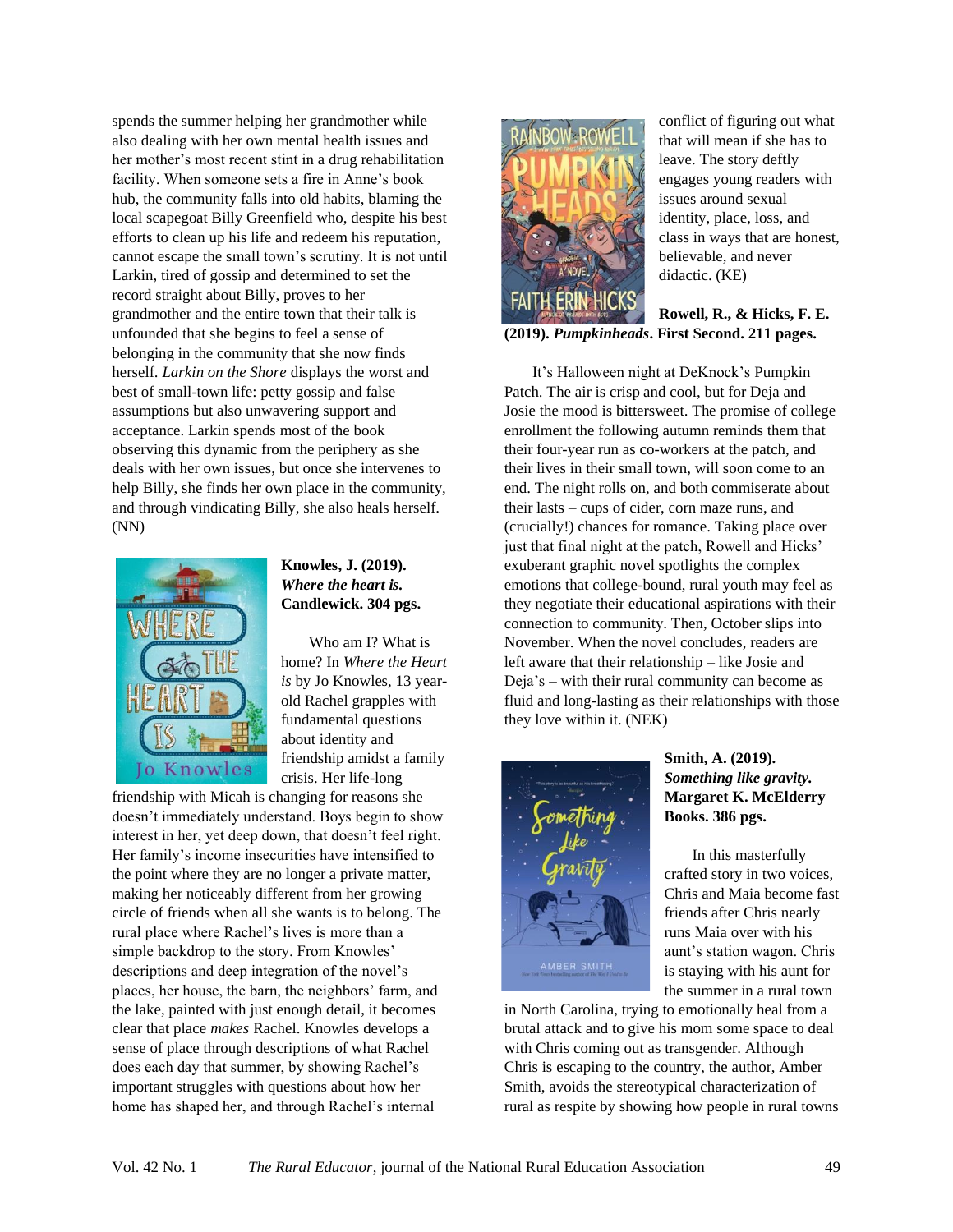deal with just as many socio-emotional difficulties as people from urban areas. Maia, who happens to be Chris' new neighbor, is fumbling through the grief of losing her older sister to a sudden death and the awkwardness of her divorced parents co-habitating because of rural housing challenges. Maia and Chris lean on one another for support and quickly become more than friends. When Maia learns that Chris is transgender, she has to decide if that fact affects how she feels about Chris. Through all the turmoil, the ever-present stars (vividly visible in a place with little light pollution) serve as Chris' comforter, teacher, and guide. The stars and his friends and family help Chris learn that we are "all at various stages between being born and dying" and that "the universe is full of paradoxes" (p.25 & p. 375). (JS)

#### **Authors Notes**



Book review authorship is indicated with the author's initials at the end of the review.) If you or your library purchase copies of these books and would like to put the Whippoorwill award seal on the covers,

please contact either committee co-chair at the addresses below. Include your name and mailing address, and we'll ship you the decals!

#### **References**

- Balestrieri, M. (2016). Exploring the concept of rurality among university students in Sardinia, Italy. *Rural Society*, 25(2), 117-133.
- Donehower, K., Hogg, C., & Schell, E. E. (2007). *Rural literacies*. Southern Illinois University Press.
- Echazarra, A., & Radinger, T. (2019). Learning in rural schools: Insights from PISA, TALIS, and the literature. *OECD Education Working Papers*, (196), 1-77.
- Howley, C.B., & Howley, A. (2010). Poverty and school achievement in rural communities: A

#### **Whippoorwill Committee Members:**

social-class interpretation. In K.A. Schafft & A.Y. Jackson (Eds.), *Rural education for the twenty-first century: Identity, place, and community in a globalizing world* (pp.34-50). The Pennsylvania State University Press.

- Massey, D. (2005). *For space.* Sage.
- United Nations. (2017). *United Nations Statistics Division - Demographic and Social Statistics.* [https://unstats.un.org/unsd/demographic/sconcer](https://unstats.un.org/unsd/demographic/sconcerns/densurb/densurbmethods.htm) [ns/densurb/densurbmethods.htm](https://unstats.un.org/unsd/demographic/sconcerns/densurb/densurbmethods.htm)
- **Jennifer Sanders,** co-chair. Jennifer is the Dresser Endowed Professor of Rural Teacher Education at Oklahoma State University and founding Whippoorwill co-chair. Contact: jenn.sanders10@okstate.edu
- J**ill Bindewald,** co-chair.Jill is a doctoral student at Oklahoma State University in Education Language, Literacy, and Culture and founding Whippoorwill co-chair. Contact: jbindew@okstate.edu
- **Devon Brenner,** committee member. Devon is Professor of teacher education at Mississippi State University and co-editor of *The Rural Educator*. Contact: dgb19@msstate.edu
- **Karen Eppley**, committee member. Karen is an Associate Professor of Education at Penn State University. Contact: keh118@psu.edu
- **Kate Kedley,** committee member. Kate is an Assistant Professor in Language, Literacy, and Sociocultural Education at Rowan University in New Jersey. Contact: kedley@rowan.edu